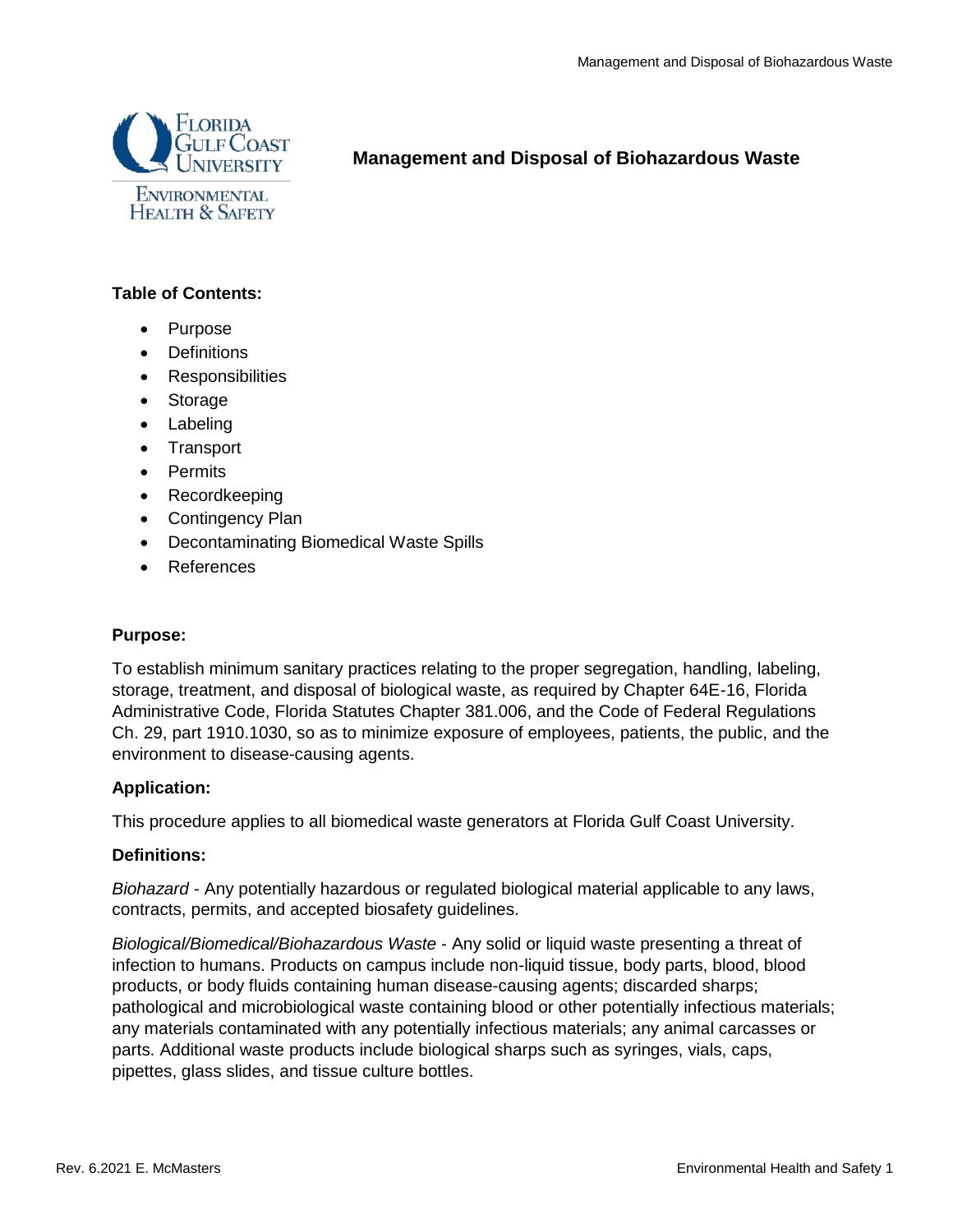*Biomedical Waste Generator* - A facility or person producing a biomedical or biohazardous waste.

*Contaminated* - Soiled by any biomedical waste.

*Decontaminated* - The process of removing pathogenic microorganisms from objects or surfaces, rendering them safe for handling.

*EH&S* - Environmental Health and Safety (at Florida Gulf Coast University)

*F.A.C.* - Florida Administrative Code

*F.S.* - Florida Statute

*Hazardous Waste* - Those materials defined in Chapter 62-730, F.A.C.

*NIH* - National Institutes of Health

*Point of Origin* - The room or area where a biological waste is generated.

*Puncture Resistant* - Able to withstand punctures from contained sharps during normal usage and handling.

*Restricted* - The use of a lock, sign, or location, to prevent unauthorized entry.

*Sharps* - Objects capable of puncturing, lacerating, or otherwise penetrating the skin or waste bag.

*Site-Specific Biomedical Waste Plan* - The plan developed by each generator outlining the specific procedures for segregation, handling, labeling, storing, and disposing of biomedical waste generated at that site.

*Transfer* - Moving biomedical waste within a facility.

*Transport* - Moving biomedical waste away from a facility.

*Treatment* - Any process, including steam, chemical exposure, microwave shredding, or incineration, which changes the character or composition of biomedical waste to render it noninfectious.

#### **Responsibilities of the Biomedical Waste Generator:**

- 1. Implement specific biomedical waste procedures in accordance with the requirements set forth in this document.
- 2. Identify and segregate biomedical waste from other waste streams at the point of origin. Segregate contaminated sharps from non-sharps biological waste.
- 3. Treat all biological waste known to contain NIH Risk Group 3 or 4 agents through autoclaving or other treatment method before it leaves the point of origin.
- 4. Manage biological waste mixed with hazardous waste, as defined by Chapter 62-730, F.A.C., as a hazardous waste.
- 5. Dispose of all radioactive waste according to the *FGCU Radiation Safety Manual* and Chapter 64E-5, F.A.C.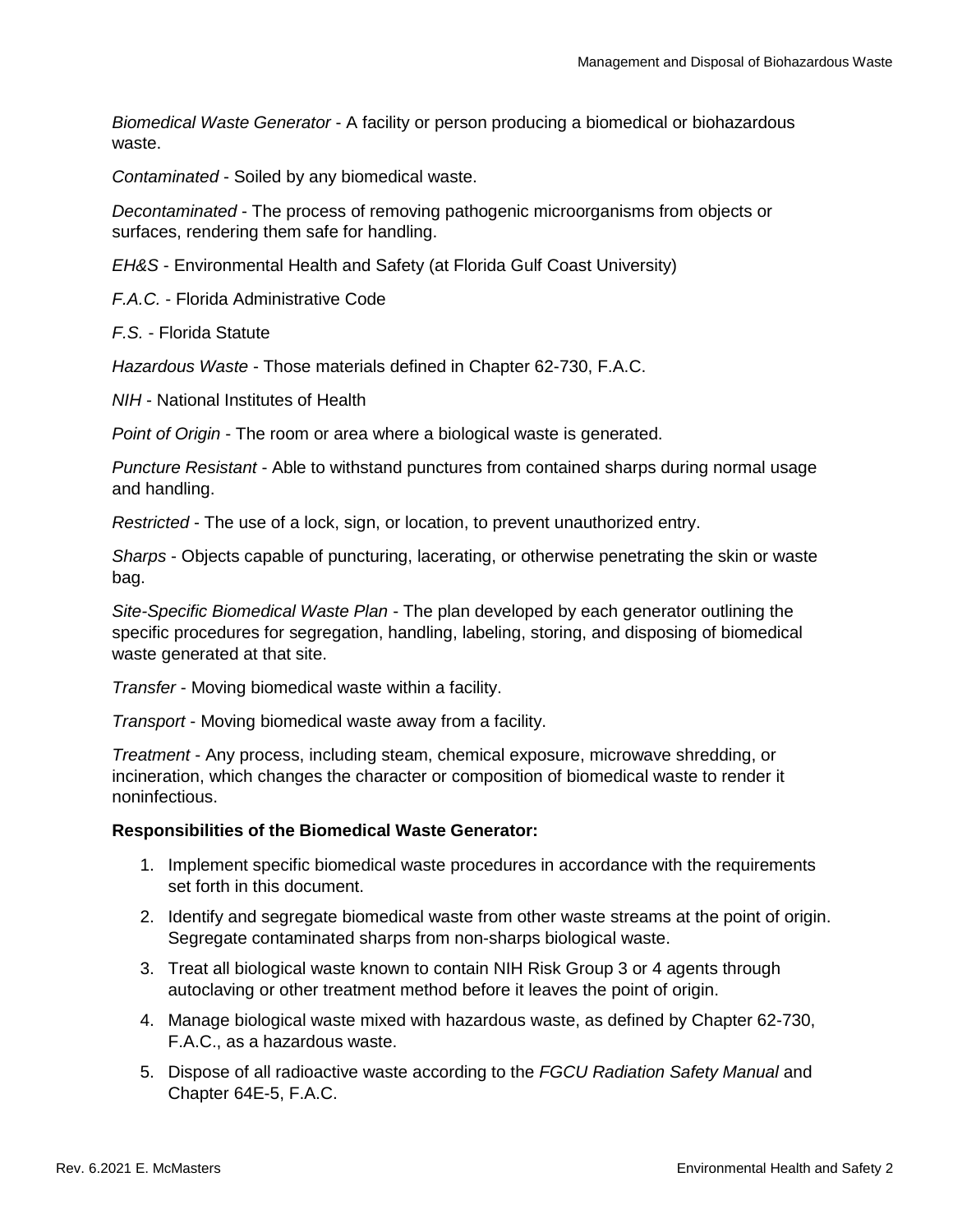- 6. Properly package all biomedical waste when container is ¾ full and/or weighs less than 30 pounds. Package and seal all biomedical waste, except loose sharps, in impermeable, red plastic bags inside the approved outer box prior to removal from the restricted area.
- 7. Red bags for containment comply with the requirements of 64E-16. The bags, boxes, and bins supplied by EH&S and MWaste meet the specifications of 64E-16.011 F.A.C. Documentation is maintained in the EH&S Infectious Waste Manifest folder on the FGCU network.
- 8. Place sealed biomedical waste bags and sealed sharps containers into the biomedical waste boxes provided by EH&S/MWaste. Tape all of the box seams, and do not overfill.
- 9. Mark or label the outside of the box with the point of origin (room number), name, and date. **Place the box in the proper location for pick-up by MWaste personnel.** Note: Transporters will not pick up improperly packaged, overweight, unlabeled, or leaking waste containers.
- 10. Place solid materials from a spill cleanup into an appropriate package and dispose as biomedical waste. Clean any surface contaminated with biomedical waste with a solution of detergent to remove visible soil and then disinfect with a bleach solution, alcohol, or other appropriate germicidal solution. Dispose of liquid waste from a chemical disinfection operation via the sanitary sewer system.
- 11. Discard sharps at the point of origin into a sharps container. Seal sharps containers when ¾ full. The international biological hazard symbol, at least one inch in diameter, must be on all sharps containers.

Note: "Broken Glassware", not contaminated with biological material, goes into separate, specially marked containers disposed in regular trash dumpsters when 34 full.

12. **Train** all employees who may handle biomedical waste according to the specific biomedical waste procedure. Train employees on Definitions and Identification of Biomedical Waste, Segregation, Storage, Labeling, Transport, Decontamination, Containment, and the Contingency Plan for waste. Train employees before they come into contact with biomedical waste, and annually thereafter. Maintain a record of the training for at least 3 years.

## **Storage and Containment:**

- 1. Biomedical waste storage may not exceed 30 days. All biomedical waste and sharps containers are to be labeled with the **first-use date** to ensure compliance with this requirement. The 30-day period begins when the first non-sharps item of biomedical waste is generated, the first non-sharps item is put into a sharps container, or when a sharps container storing only sharps is sealed.
- 2. All biomedical waste and sharps containers must have clean lids and be closed at all times, except when actively adding waste to the container.
- 3. Indoor storage areas shall have restricted access, the biohazard symbol on all entry doors, and be designated in the specific biomedical waste procedure. They shall be located away from pedestrian traffic (storage cannot be in hallways, restrooms,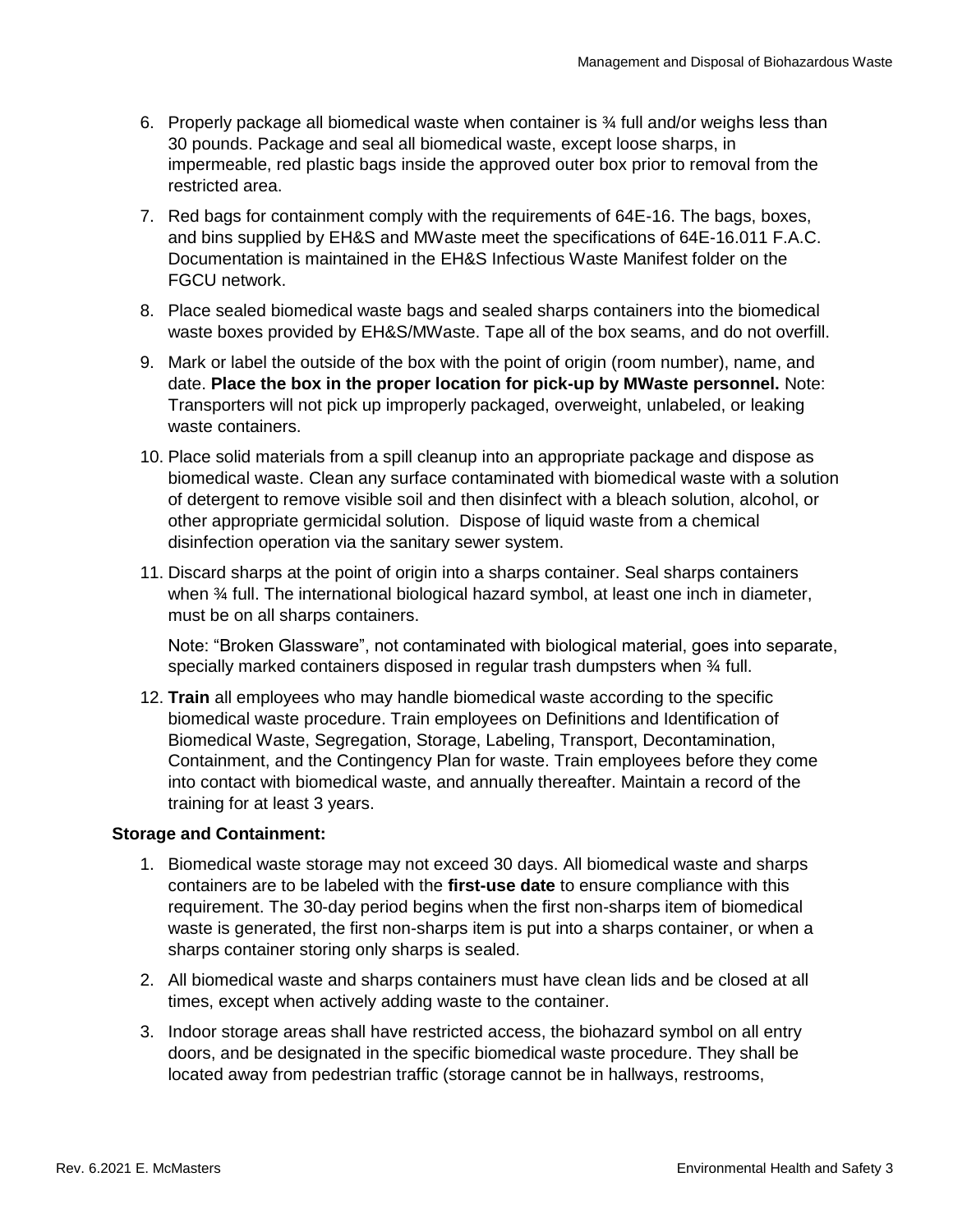classrooms, or other readily available public areas). Storage areas shall be vermin and insect free, and maintained in a sanitary condition.

- 4. Biological waste is stored in exam rooms, prep rooms, research and teaching labs for biological science.
- 5. Outdoor storage areas and containers must be conspicuously marked with the international biological hazard symbol, a minimum of 6 inches in diameter, and be secured against vandalism and unauthorized entry.
- 6. The biomedical waste shed near Seidler Hall (formerly AB7) in Parking lot 1 is the main on-site storage location for biomedical waste. Additional locations include Whitaker Hall, Alico Arena, Marieb Hall, and the EH&S Modular. Other temporary storage locations may be designated with approval from EH&S.

#### **Labeling:**

- 1. Bags, outer containers, and generator barcode labels are provided by the transporter. Cardboard containers are pre-printed with the transporter's name, address, registration number, and 24-hour telephone number. Reusable containers are labeled accordingly prior to transport. All outer waste containers must be rigid, leak resistant and puncture resistant. Reusable outer containers shall be constructed of smooth, easily cleanable materials and shall be decontaminated after each use.
- 2. All packages containing biomedical waste shall be visibly identifiable with the international biological hazard symbol and one of the following phrases: "BIOMEDICAL WASTE", "BIOHAZARDOUS WASTE", "BIOHAZARD","INFECTIOUS WASTE", or "INFECTIOUS SUBSTANCE", according to 29 C.F.R. 1910.1030, Occupational Exposure to Blood borne Pathogen Standard.

#### **Transport Requirements:**

Only a State approved transporter may remove the biomedical waste containers from campus. Our registered biomedical waste transporter is MWaste Medical Waste Technologies, # 7367, of 801 Anchor Road, Naples, FL; 239-434-1888.

#### **Permits and Exemptions:**

Contact EH&S for information regarding the required permits and exemptions for the University.

#### **Recordkeeping:**

- 1. Environmental Health & Safety will maintain the required records documenting transportation and disposal of biomedical waste (manifests, certificates of destruction, and invoices).
- 2. Biomedical waste generators must maintain their specific written procedures and training records. All biomedical waste records must be maintained for a minimum of 3 years.

#### **Contingency Plan:**

If our contracted registered biomedical waste transporter is unable to transport our biomedical waste, we will contact Stericycle.

#### **Decontaminating Biomedical Waste Spills:**

Inform supervisor so an assessment of the spill can be conducted: